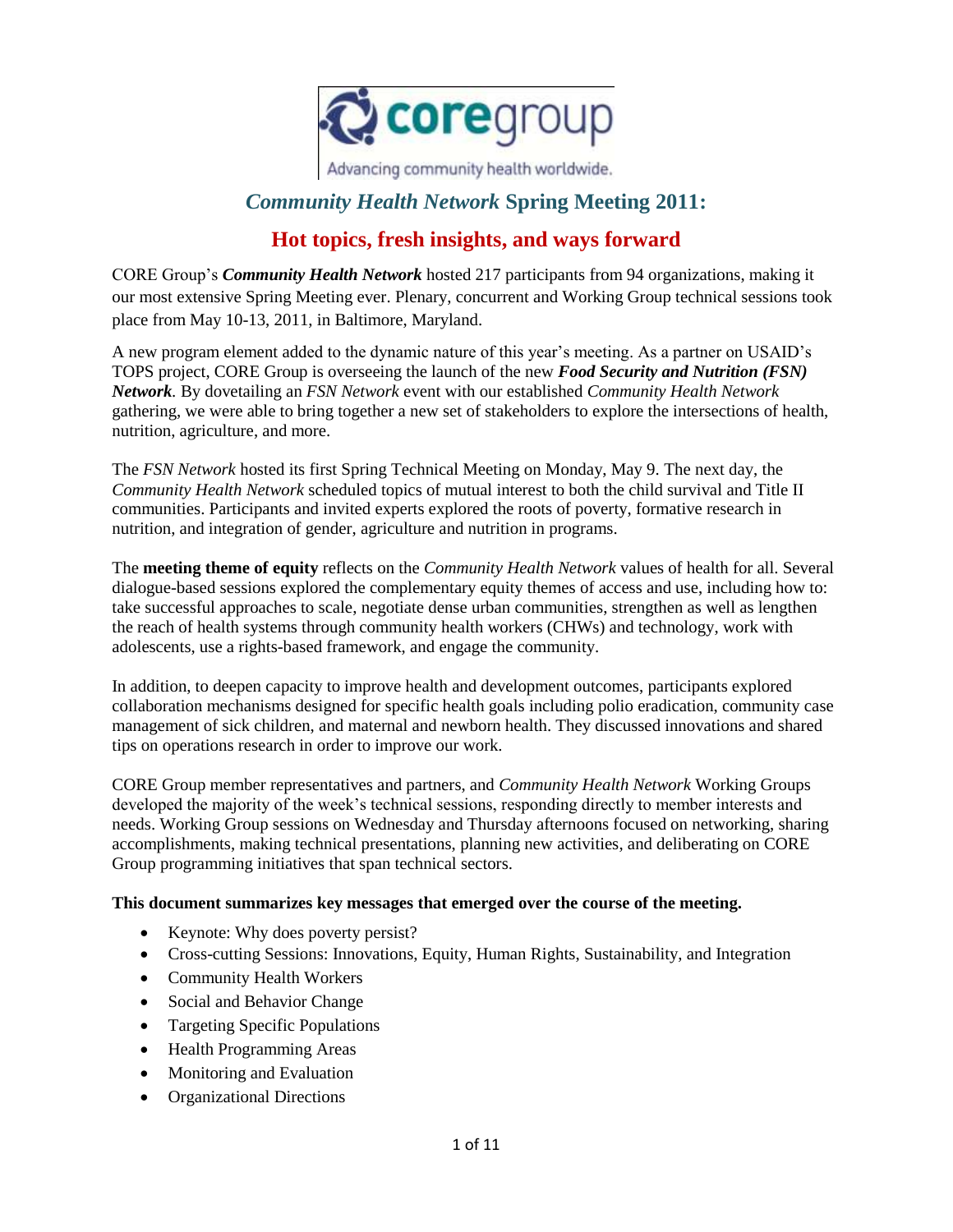## **Why does Poverty Persist?**

The keynote session was provided by Anirudh Krishna, the author of "One Illness Away—Why People Become Poor and How They Escape Poverty." His project collected data from 35,000 households in five countries, including the United States. His surprising finding? The poor are not a homogenous mass, perpetually mired in poverty. Rather, they are a fluid group, losing members who manage to do well, and gaining new members in often equal numbers. Why do some people escape poverty but not others? How well do they do? And why do people become poor?

Krishna makes the compelling case that much of what brings people in and out of poverty relates both to opportunities and catastrophes. Opportunities often take the form of diversification of income sources, related to agriculture or the urban informal sector. Often one event isn't what sends a family into poverty, but typically a series, over the course of years, including illness (cost of care, lost income), cultural events (dowries, weddings, funerals), agricultural issues, and being a woman head of household. Settings that lack safety nets exacerbate the problem. Krishna also found that despite stereotypes, laziness and substance abuse rarely factored into the equation. (Interviews with neighbors and other community members were key to gaining this information.) Lack of upward mobility is endemic.

- With this in mind, there need to be at least two sets of policies to address both sets of circumstances.
- Better understanding of how people become poor and escape poverty can help to inform what interventions and policy changes will have the most significant impact.
- No one cause or event leads to poverty.
- Why poverty persists is not simple nor due to one particular behavior, but usually to a series of barriers, events and things not always within an individual's control
- Social capital, human potential, upward mobility and quality of life issues are just as important to consider as addressing basic needs and rights.

## **Cross-cutting Sessions**

## **Innovations – Investment Processes and Outcomes**

- The innovation process involves addressing a problem with an innovation and then building the evidence-base and looking at implementation at scale. However, where investments are made in that process vary and the "innovations is as much about the process of unearthing innovation as it is about the actual innovations."
- Some innovations are widely replicated but without a strong evidence base. Other innovations have a strong evidence base but are not being widely used. The ideal is obviously to build a strong evidence base, and then replicate widely.
- With a new focus on "innovations" it's important to look at the plethora of different perspectives and approaches and learning to date in generating innovative health solutions.
- Innovation for MNCH involves moving beyond the status quo by engaging both traditional  $\&$ non-traditional players in health to generate new & creative health solutions.
- Concern Worldwide runs processes to locally generate innovations. They make the case that innovation is not necessarily "fireworks" as in an amazing idea, but sometimes borne of unremarkable ideas that can be nurtured and developed. This entails a deliberate, meaningful process.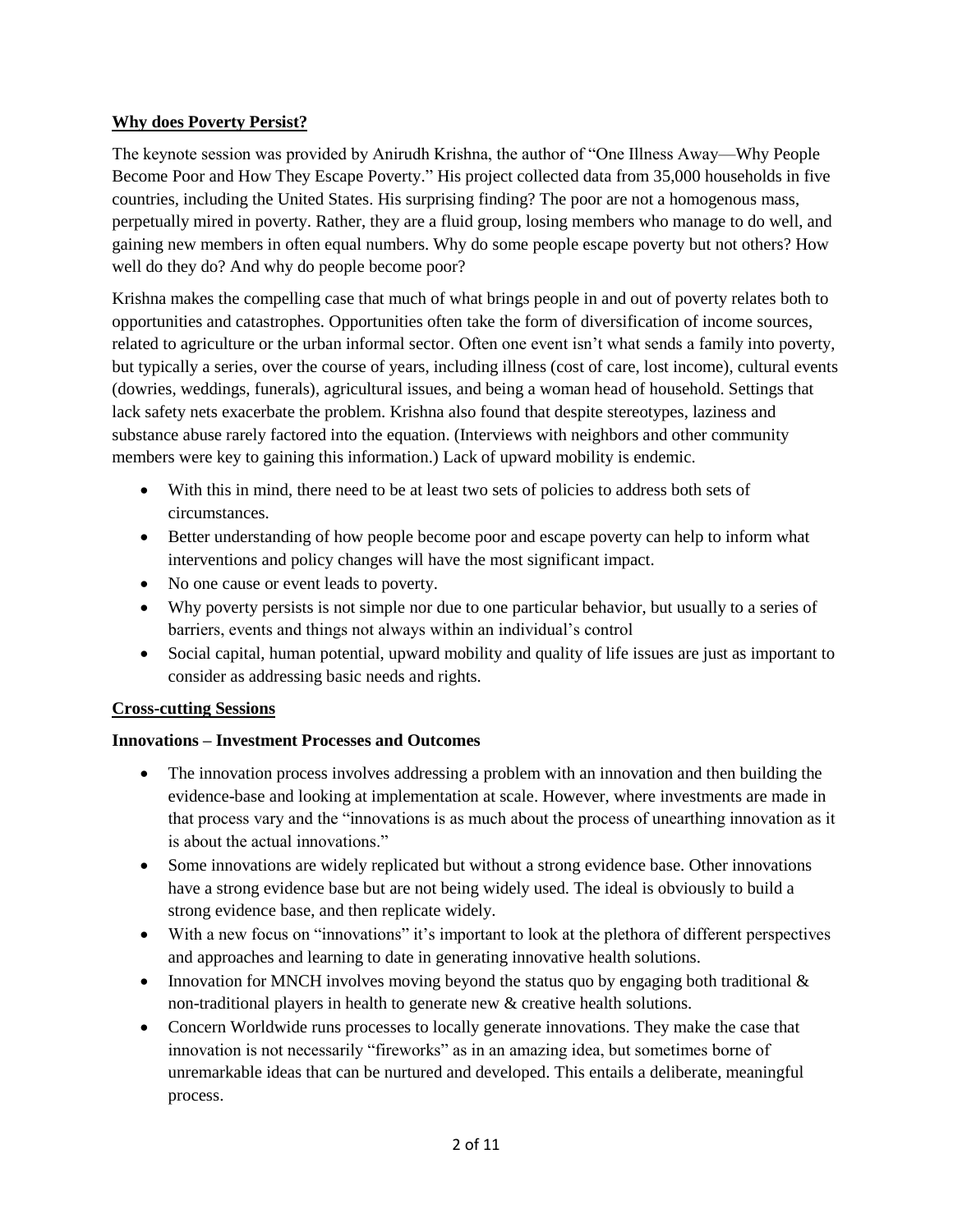#### **Equity and Nutrition through Agriculture**

- By putting women's and children's nutrition needs at the forefront of the planning process, agriculture projects can reduce malnutrition and build healthy futures.
- An agriculture and nutrition project plan can seek to empower women with knowledge and skills to prevent or reverse malnutrition, care for their children, and access technical resources to improve food production and/or food processing.
- Increasing women's control / ownership of assets (natural, physical, financial, human, social, political) helps create pathways out of poverty more than measures that aim to increase incomes or consumption alone. Further tools and evidence are needed to show how increasing resources controlled by women can improve child health and nutrition, ag productivity and income growth.

## **Considerations for Incorporating Health Equity into Project Designs: A Guide for Community-Oriented Maternal, Neonatal and Child Health Projects**

MCHIP, with CORE Group input, developed a guidance document with practical advice for including equity considerations in project design. The equity guidance underscores the importance of dialogue with multiple stakeholders to decide on a location specific strategy based on a systematic, six-step process:

- 1) Understand the equity issues in the project area
- 2) Identify the disadvantaged group on which to focus
- 3) Decide what is in the project's manageable interest to change
- 4) Define equity goals, objectives, and a project-specific definition of equity
- 5) Determine equity strategies and activities
- 6) Develop equity-focused monitoring and evaluation (prior to conducting a baseline KPC)

As the *Community Health Network* continues to address **equity** issues, we can look for ways to **adapt and scale-up the Stages-of-Progress methodology** to further our work and try to prioritize the promising findings into our work including links to improved agriculture, social change programs and supply and demand of fundamental and universal health services.

# **Taking a Human Rights-Based Approach to Women's and Children's Health: What would it mean and why should you care?**

- Health systems are core social institutions that make design and allocation decisions based on social, ethical and legal values—not just clinical, medical and scientific understanding.
- Beyond formal health systems, many factors influence health outcomes—health is a product of a complex web of social and power relationships.
- A rights-based approach to health systems consists of three elements:
	- o Accountability;
	- o Equal dignity and non-discrimination; and
	- o Meaningful participation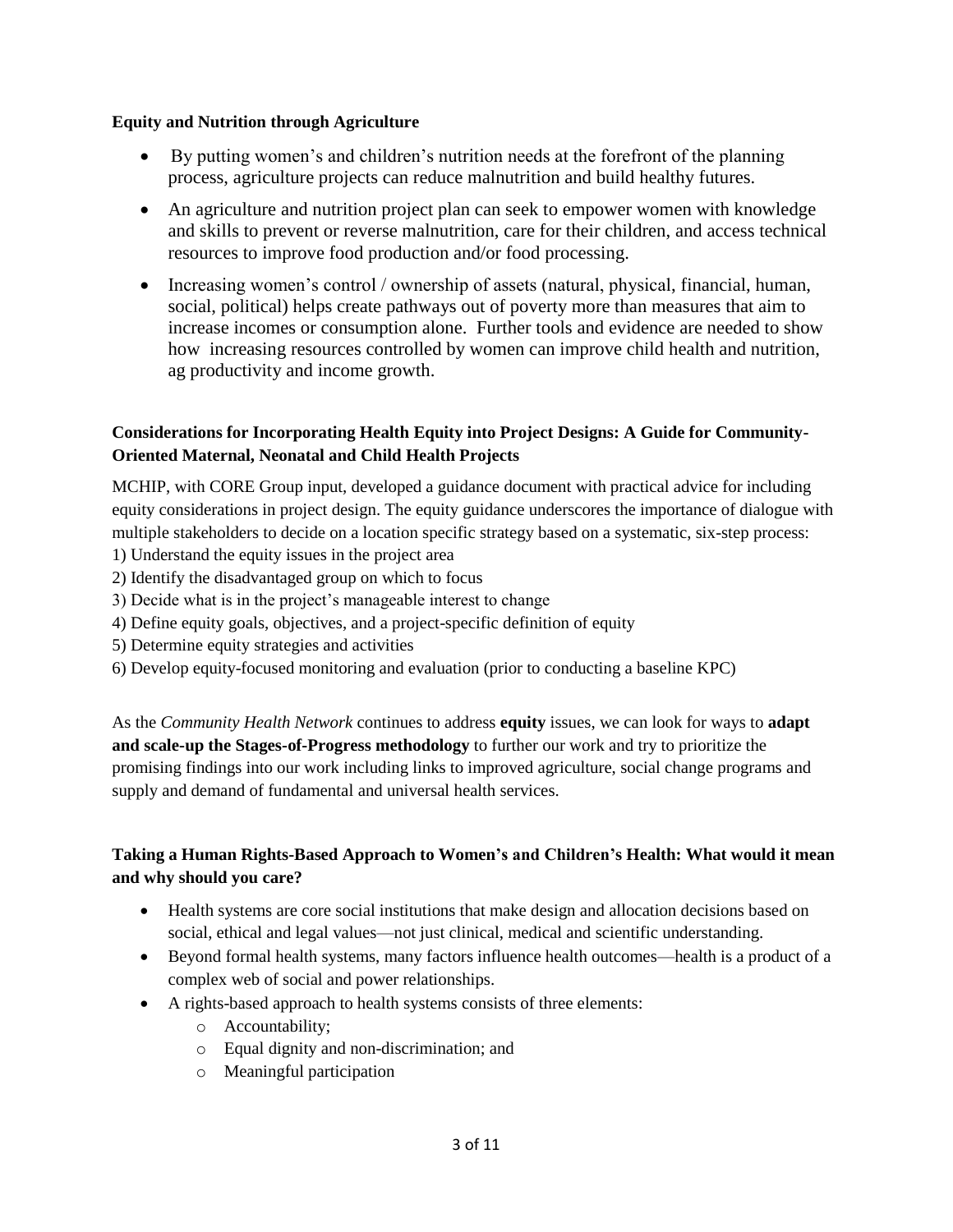- Rights for 1. available, 2. accessible, 3. affordable and 4. quality services are embodied in global conventions and human rights law.
- Consider the three maternal death-related "delays" from a human rights perspective. Delay in: deciding to get help; arriving at health facility; receiving adequate treatment. All relate to the four rights listed above and often can be linked to root causes involving lack of operationalization of human rights for all.
- None of these can be achieved without meaningful participation of the people and addressing root causes which can often be best understood through a rights lens.
- There is a need for further operational guidance to better implement and monitor a rights-based approach. We need to create useful frameworks and build experience and evidence.
- Specifically, there is an opportunity to incorporate rights "ideas" into **new Community Health Workers materials and curricula**.
- There is also potential value in a tool that places a rights approach within a **stages of change model**.

## **Pathways to Sustainability**

- CORE Group is working with ICF Macro's CEDARS Center to develop a methodology to measure post-project sustainability and demonstrate the value of key project strategies and local determinants of sustainability. Preliminary ideas and hypothesis were presented for comment.
- CORE Group members expressed a lot of enthusiasm and interest for a major sustainability initiative that would measure key indicators used in their baseline and final evaluation again at 3- 5 years post project along with analysis of qualitative information.
- Tufts University, through Title II funding, is conducting a multi-country study of the sustainability of Title II projects which may provide useful lessons learned.
- The evaluation methodology should be balanced between an external scientific approach and a participatory learning approach with project stakeholders to maximize learning about sustainability.

# **Let's use Platforms to Integrate!**

- Integration discussions are typically enthusiastic yet vague—we need to be more specific and build evidence.
- Although platforms for integration can be broadly defined and optimized, four were noted: household visitation, women's groups, community case management, and facility outreach sites.
- Reasons to integrate include logistical or obvious content linkages (e.g. TB and HIV). However operationalization is typically a management issue— it's hard for different management systems to overlap, and there are often culture clashes / different *modus operandi* among sectors and subsectors.
- We need to find more "maximum tolerable un-alikeness" in our partnerships to take advantage of new synergies.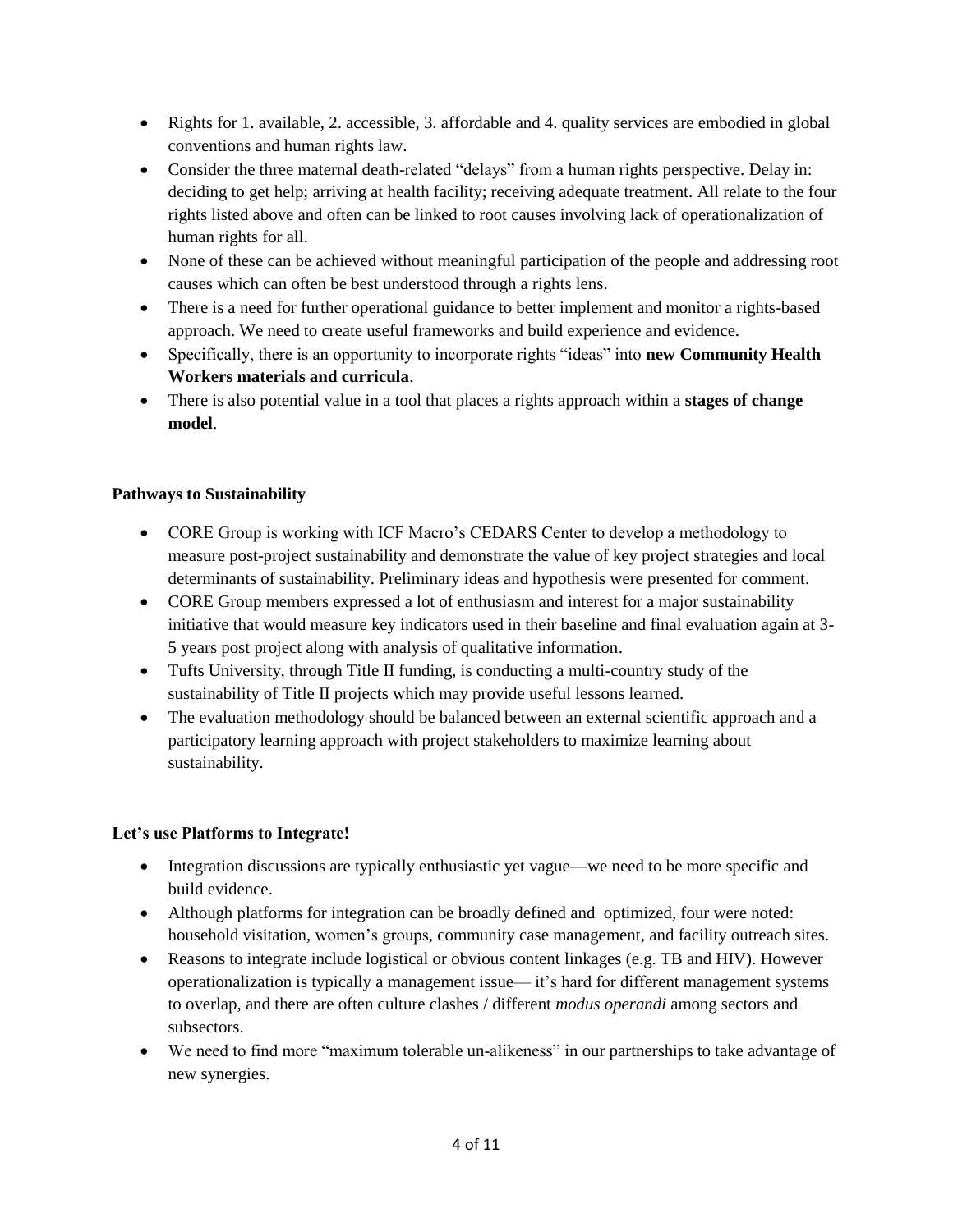- Integration can lead to surprising synergies, e.g. BALANCED Project linking of health and environment efforts to provide family planning referrals and supplies.
- Unanswered integration questions include M&E, Operations Research protocols, How little is too little, how much is too much, and what is the right balance.

## **Community Health Workers**

## **CHWs on the Move!**

- Everyone realizes the importance of working with CHWs in community health programs but there is still a wide knowledge gap on the definition, roles, functionality, motivation and types of formal and informal CHWs. The development of a clear CHW taxonomy that outlines best practices according to different epidemiological, socio-economic, cultural, and geographical situations would be useful as guidance for designing CHW Programs.
- Social capital, the bonds between similar people and bridging between diverse people, with norms of reciprocity, is an intangible but critical component in the community health system. We postulate that a community with high social capital will better utilize health services, practice key behaviors, and problem-solve to improve health conditions than a community with limited social capital.
- CORE Group should continue to explore and develop guidance on systems within a community and elements of CHW subsystems that contribute to positive health outcome.
- CORE Group members are welcome to share tools, best practices and ideas on CHW Central, a new website devoted to CHWs. The Health Care Improvement Project is launching the site in June which will initially feature their revised Community Health Worker Assessment and Improvement Matrix and toolkit.

## **Compensating and Retaining Community Workers**

- There are many ways to support and incentivize CHWs, and a combination of methods seem to be most effective.
- Because there are so many unanswered questions about CHW motivation, we need to better research and document experiences using CHW incentives, including new innovations such as the entrepreneurial model from Good Living that provides CHWs with a saleskit of products.

## **What's Happening on the Forefront of Care Group Implementation?**

The Care Group model is an approach to organizing community health volunteers in order to improve coverage and change behavior. A Care Group is a group of 10-15 volunteer, community-based health educators who regularly meet together with NGO project staff for training and supervision. Each of these volunteers then go out at least monthly to do health promotion with a small cohort of mothers of young children. They are different from typical mothers groups in that each volunteer is responsible for regularly visiting 10-15 of her neighbors, sharing what she has learned and facilitating behavior change at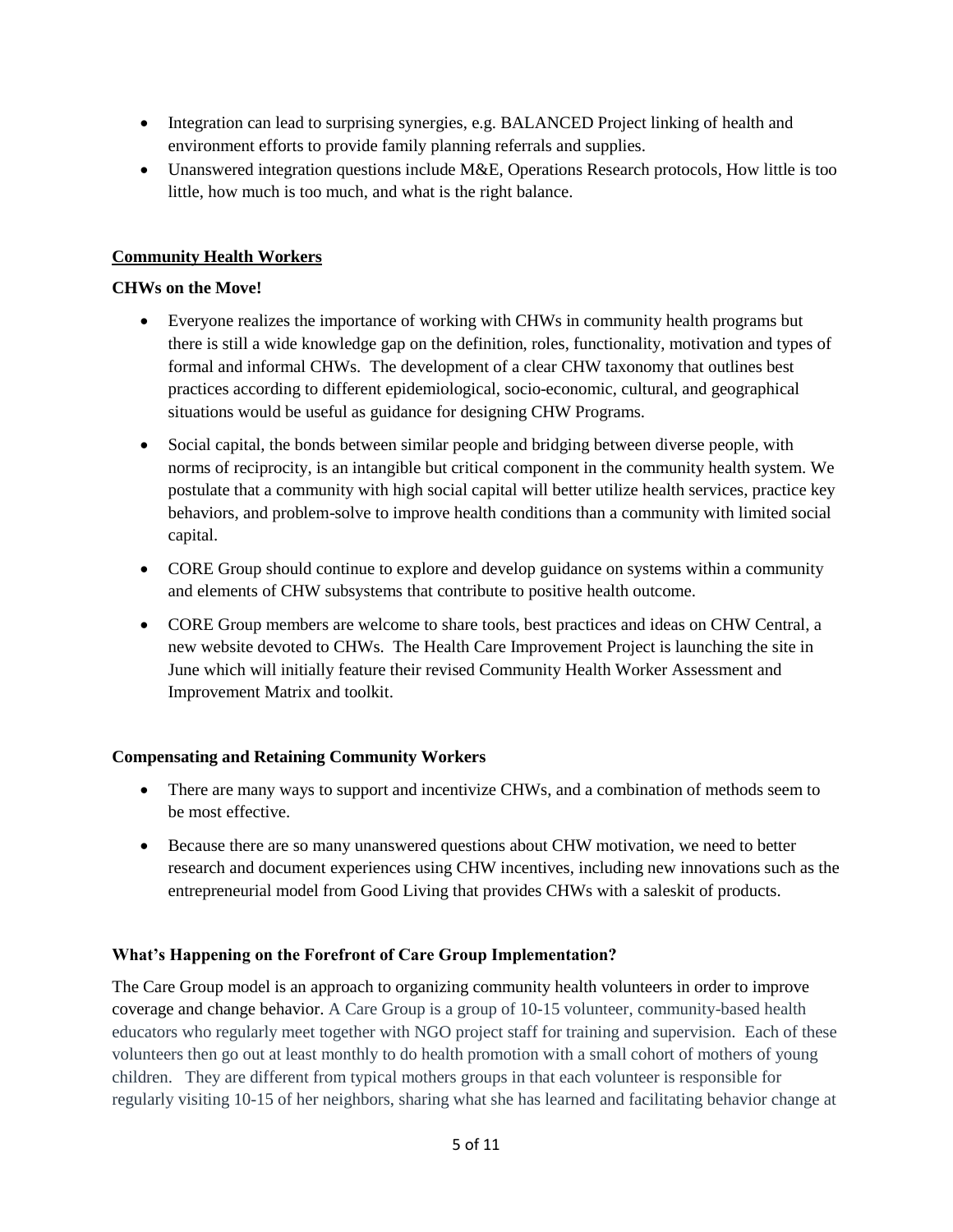the household level. What constitutes an "official" Care Group Model? The answer, as well as Care Group Model tools and resources can be found at [www.caregroupinfo.org.](http://www.caregroupinfo.org/)

The large turnout for this session and engaged discussion during the lunchtime session demonstrated the demand for more forums for discussion and sharing on Care Groups. Next steps: Bring Care Group practitioners together within the next six months as part of ongoing **Care Group Technical Advisory Group events**. There is a need to focus discussion on generating ideas for operations research across Care Group projects (ex. measuring changes in social capital, health facility utilization, gender-based violence, respect for volunteers/women and MOH adoption of the model) as well as opportunities for collecting LIST data for projects using the Care Group model.

# **Social and Behavior Change**

## **MCH Curricula: Strategies for Developing Effective Materials**

- Pretesting materials and job aides is critical, even though it may take a long time, to ensure local acceptability and to verify that key messages are understood as intended.
- Good visual aids are important, but it is also important to train health workers on counseling and problem-solving skills so that they understand the process of change, and can utilize change management concepts based on "cues" from their clients.

**Influencing the Influencers:** the power of involving influential community members in global health programs.

- Community influencers, such as grandmothers, neighbors, religious leaders, traditional leaders, etc. can contribute to positive health behaviors.
- A family-centered approach is effective in changing infant and young child feeding behaviors.
- Include religious leaders from all sects in design and implementation of training materials and activities.
- Infant feeding buddies can be successfully integrated into routine PMTCT services.
- Recommendation: We need to be able to better measure changes in behaviors as a result of engaging influencers and conduct small studies that can be influential in changing policies.

# **Revisiting Trials of Improved Practices (TIPs)**

TIPs is a methodology for pretesting and developing the actual practices that a program will promote during implementation. It is a formative research technique developed by The Manoff Group.

- Participants feel that TIPs is an especially useful method for promoting recommended Infant and Young Child Feeding (IYCF) practices.
- Participants feel that TIPs helps field staff acquire more skills in "negotiation" techniques.
- Using TIPs helps MOH partners see the need to develop more practical/detailed/feasible recommendations to achieve changes in IYCF behaviors.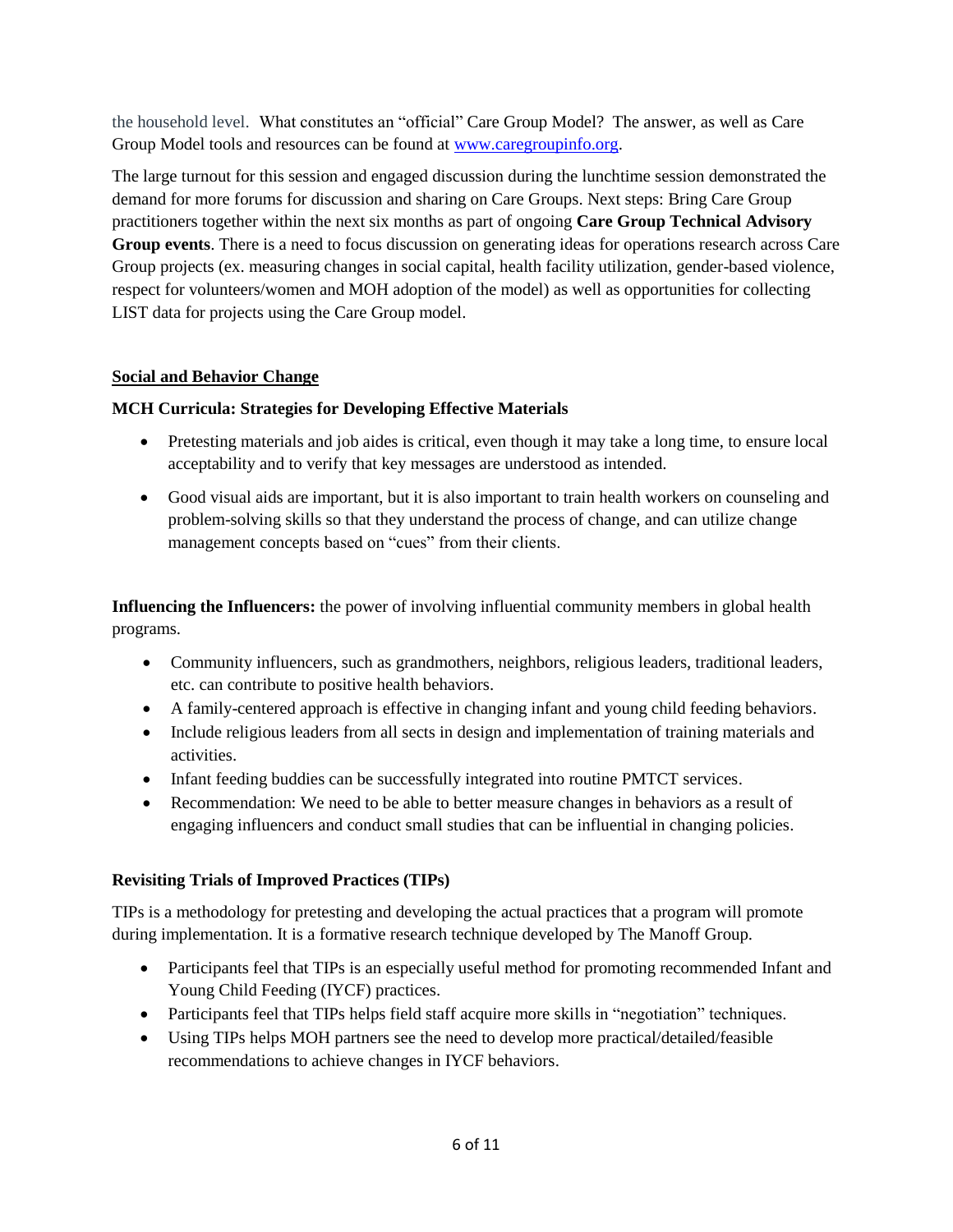## **Targeting Specific Populations**

## **Integrated Program Approaches to Support the Continuum of Transition for Adolescence to Youth to Young Adults**

- Adolescents and girls have unique the social and economic potential; understanding it is critical to adequately respond to their needs.
- Look at the diversity of adolescents (ex. age, gender, geographic location, etc.) and target programs accordingly.
- Adolescents and youth need integrated programs and youth-led initiatives are more sustainable.
- Recommended next step: Sponsor a **series of webinars on adolescents and youth** including some sessions participated in and organized by youth.

## **Scaling-up Gender-Based Violence Interventions using Organizational Barrier Analysis**

This session provided the results of an Organizational Barrier Analysis study conducted with CORE Group member organizations to explore why some organizations measure and intervene in Gender-Based Violence (GBV) and others do not.

- We need to measure GBV in child survival projects. Organizations that measure it are more likely to understand the high prevalence and severity of the problem and to intervene.
- Only 15% of PVOs measure GBV as part of their child survival projects.
- There were several suggested next steps related to **Gender-Based Violence**:
	- o The M&E Working Group could provide guidance to PVOs regarding the measurement of GBV and gender and **create a gender/SGBV KPC module**.
	- o Generate and disseminate **case histories** of GBV reduction in CS projects.
	- o Form a **gender working group** within CORE or invite CORE members to serve on the FSN Network Gender WG.

## **Urban Health**

- A major and growing concern 1 billion people live in urban areas.
- Successful rural interventions need adaptation for success in the urban areas.
- Proximity does not define access. There are many cultural, safety, physical barriers, and other concerns that must be considered in addition to distance.
- Recommendation: Develop a **forum for exchange of information** and sharing of experiences in **urban health** programs in order to meet the current gap in good information about successful and not successful interventions/applications in the urban setting.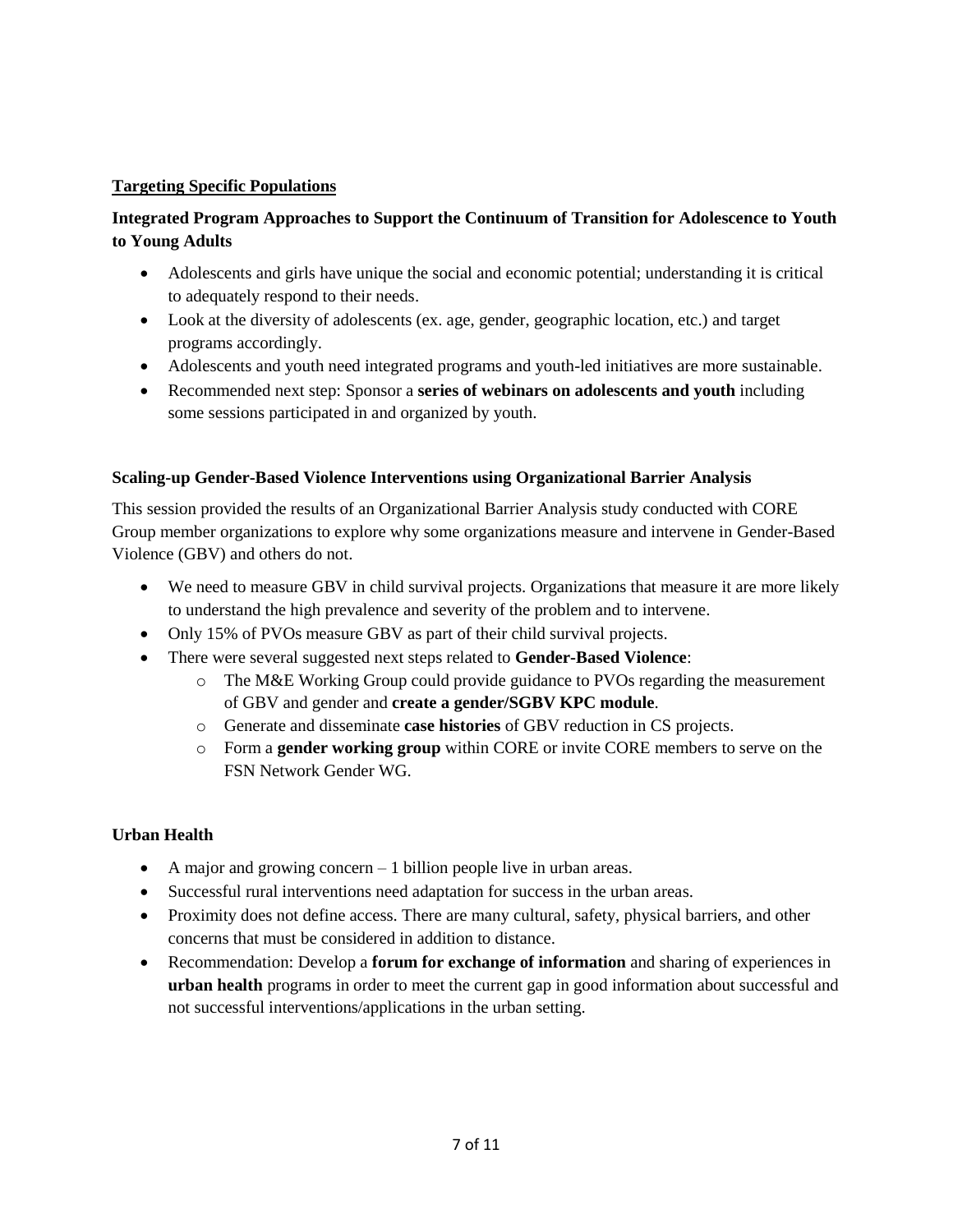#### **Health Programming Areas**

#### **Maternal Health Innovations**

Postpartum hemorrhage (PPH) is the leading cause of maternal deaths worldwide. A woman can die in as short a time as two hours. This session highlighted community-based ways to prevent death from PPH.

- Methods of treatment of PPH and estimation of blood loss, including use of locally available materials, like cotton cloths *(kangas)*
- Management of hypovolemic shock due to PPH
- The use of Non-Pneumatic Antishock Garments (NASGs)
- The appropriate use of uterotonics including Misoprostol at the community level

*Resources***:** From Pathfinder, a 22-minute video highlighting many of these techniques: [http://www.pathfind.org/site/PageServer?pagename=Video\\_PPH\\_Clinical\\_Training](http://www.pathfind.org/site/PageServer?pagename=Video_PPH_Clinical_Training)

From Venture Strategies Innovations. "Tanzania and Kenya demonstrate misoprostol distribution at ANC protects mothers from PPH**."** March, 2011. [http://vsinnovations.org/tanzania-and-kenya](http://vsinnovations.org/tanzania-and-kenya-demonstrate-miso-distribution-protects-mothers-from-pph.html)[demonstrate-miso-distribution-protects-mothers-from-pph.html](http://vsinnovations.org/tanzania-and-kenya-demonstrate-miso-distribution-protects-mothers-from-pph.html)

*Moving forward***:** There is a need for more organizational **sharing of MCH material development innovations, ideas, resources**, etc. It is difficult to easily locate materials and images. Everyone has their own website, and there is a need for a central site to collect all resources.

#### **Adapting the** *Home-Based Life Saving Support* **package to fit your program**

Home Based Life Saving Support (HBLSS) is a community mobilization tool and set of training materials that has been used in more than 15 countries to reduce maternal and neonatal morbidity and mortality during pregnancy and delivery in settings where facility utilization is low. It involves training the community and households to plan for and effectively respond to problems that may arise during home births. One of the most critical components includes linkages and transportation to health facilities.

- HBLSS can be adapted to many cultural contexts and topic areas.
- HBLSS involves a variety of stakeholders and builds on a community platform.
- Communities love it and adopt it it addresses real-life situations in a way that's approachable
- There were several suggestions related to **HBLSS**:
	- o Consider **mobile phone adaptations**
	- o Revise the **facilitator's guide** and implement **regional trainings** to develop capacity
	- o Use information from this session to **advocate for funding**

Unanswered questions related to HBLSS included: how to incorporate TBAs when MOH has policies against TBAs and/or home delivery; requirements for scalability; and at what point do you achieve critical mass of trainers and capacity.

#### **Practical Family Planning Integration – What does it really mean?**

- Done well, the advantages of integration are greater than the disadvantages.
- Additional indicators may add to the M&E burden.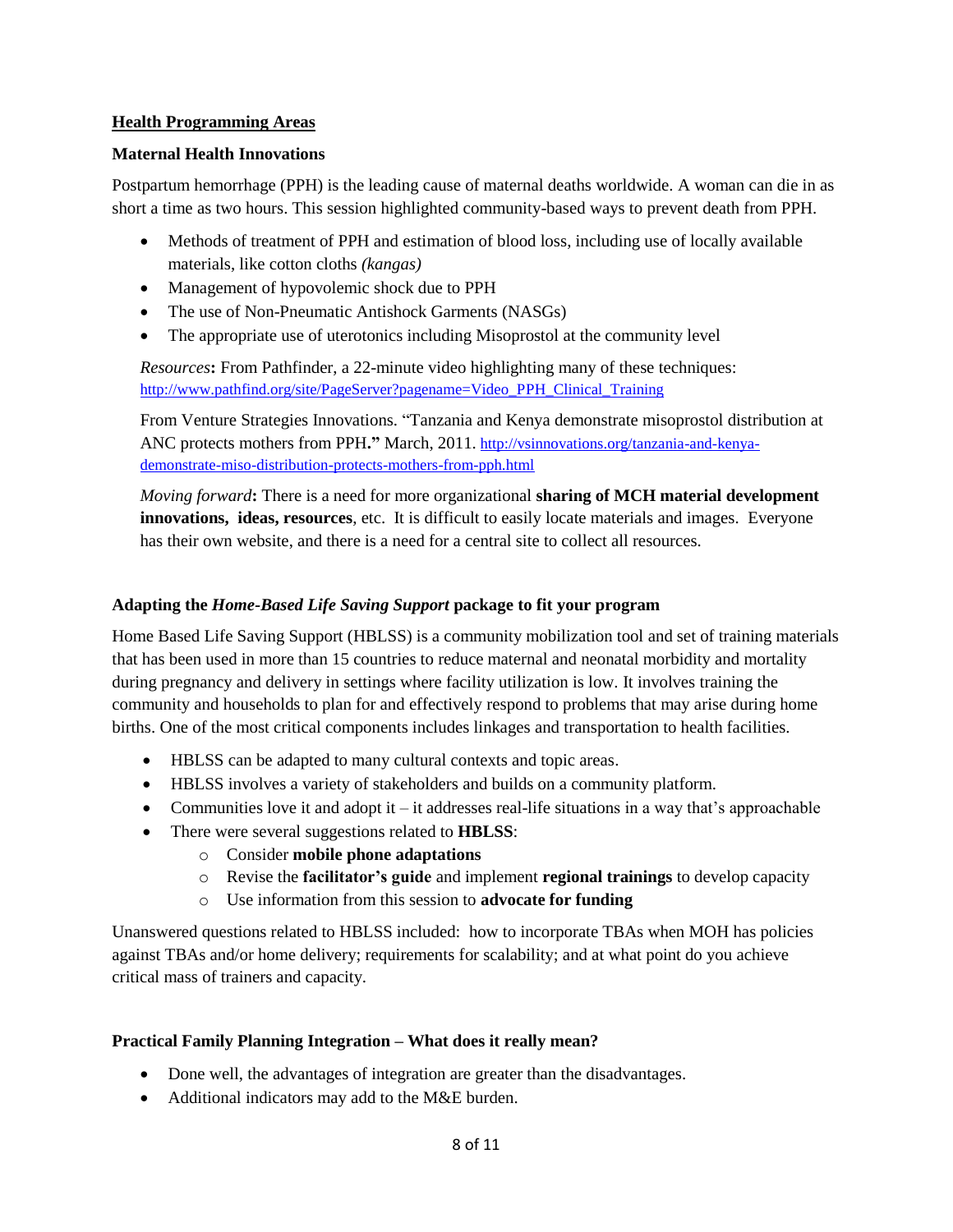- Conservation/environmental programs/projects "get" the value of family planning, but need to be shown how to do it. Use of agriculture/conservation metaphors are helpful.
- One major advantage of FP integration can be maximizing the remote nature of the project work (conservation, traditional birth attendants, HIV/AID counselors/treatment supporters) to enable delivery of FP commodities via community-based distributors.

# **Newborn Health**

- The group discussed key messages to include in an essential newborn actions package for expectant mothers and persons who influence neonatal care in the household and community.
- Participants received an update on the Helping Babies Breathe (HBB) program, a simplified neonatal resuscitation training package.
- NGOs are urged to become involved with the HBB program at the regional/country level.

# **Ready to Use? Ready to Integrate! Lessons in the Integration of Community-based Management of Acute Malnutrition (CMAM) and Integrated Management of Childhood Illness (IMCI) Activities**

Malnutrition contributes to about half of all child deaths and yet the treatment of moderate or severe malnutrition is not fully incorporated into traditional IMCI models, beyond the provision of vitamins and micronutrients.

- Community Management of Acute Malnutrition (CMAM) and Integrated Management of Childhood Illnesses (IMCI) programs can be integrated at both the community/community health worker level and the health facility level.
- Some ministries of health have included CMAM in national systems more seamlessly than others.
- Unanswered questions include: how to best integrate CMAM into the medical supply chain; avoiding overburden of health workers with too many tasks; and cost effectiveness of integrating **CMAM**

# **Addressing Anemia Full Spectrum**

- Not all anemia is caused by iron deficiency, and the other causes of anemia, including malaria and hookworm, overlap not only geographically, but also potentially programmatically.
- There is a growing body of evidence that maternal anemia interventions are not only important for the health of the mom, but also for her child.
- The major global health initiatives that have relevance for iron deficiency anemia are *Making Pregnancy Safe, Saving Newborn Lives, Infant and Young Child Feeding* and iron fortification. Two other initiatives are important for other causes of anemia: The *President's Malaria Initiative* is essential for reducing the risk of malaria-induced anemia in malaria-endemic areas and the *Neglected Tropical Disease Initiative* is vital for addressing anemia caused by hookworm and schistosomiasis.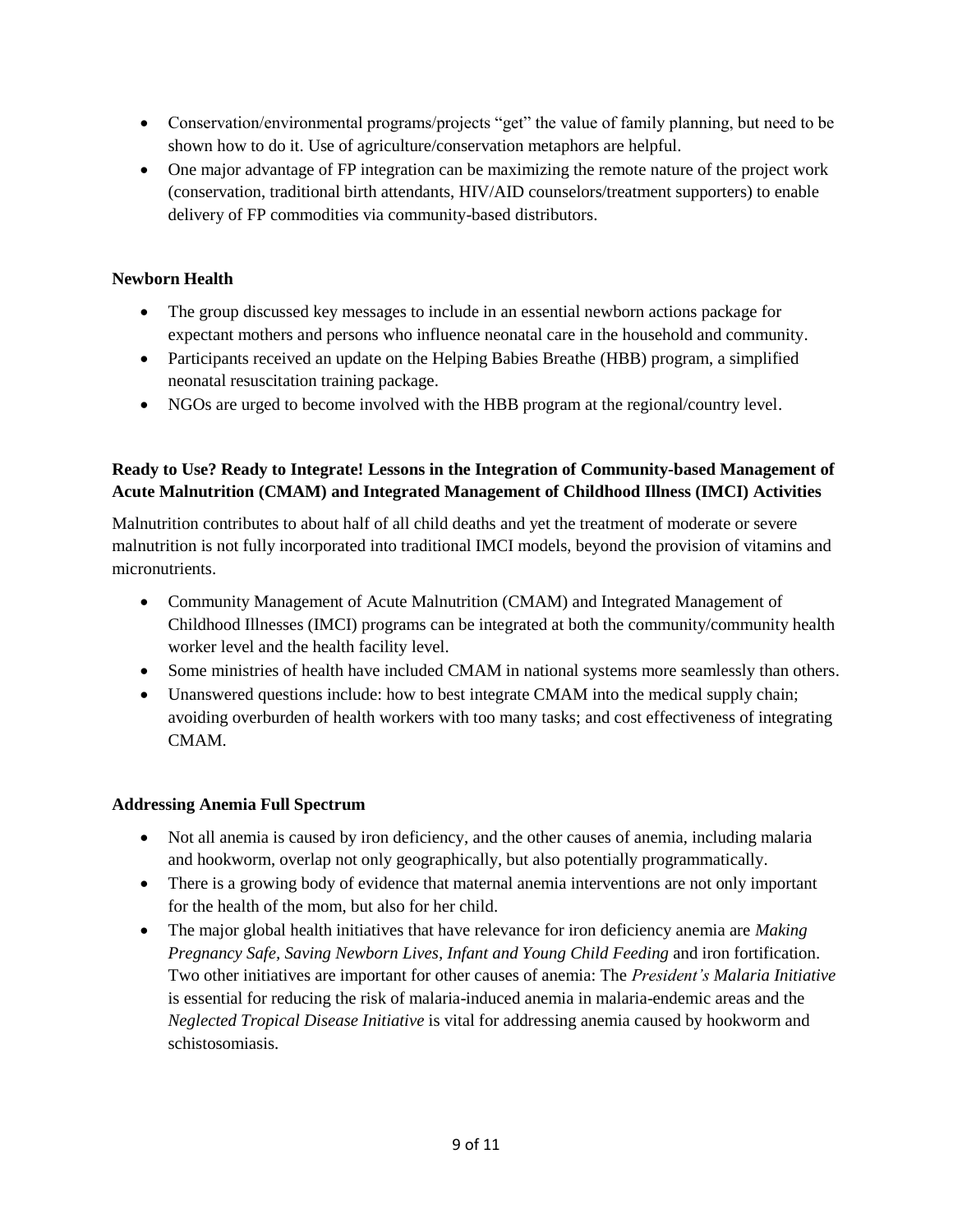## **Recent Findings from an Evaluation of the CORE Group Polio Project**

The CORE Group Polio Project (CGPP) is in the second phase of a global initiative to support polio eradication through cooperation with host governments and international and local organizations in Angola, Ethiopia, and India.

- Polio eradication is closer than ever and NGOs, and CORE specifically, are well positioned to contribute.
- The last push to reach the remaining reservoirs will require special attention to targeting special populations and overcoming social resistance.
- The challenge now is to identify and reach the remaining 5-10% of the population with hardcore resistance and strengthen local M&E capacity, including building routine immunization systems.
- The CGPP secretariat model, as NGO coordinator and neutral broker, is a relatively small cost compared to the leveraging and benefits it makes possible. This model is effective, could attain greater reach, and could be used to address other issues requiring community-based outreach, e.g. strengthening routine immunization systems, malaria, and TB.

## **Non-Communicable Diseases (NCD) – The Unheralded Global Epidemic**

NCDs account for 60% of the world's deaths with approximately 35 million deaths per year. Four main diseases: cancer, cardiovascular disease, chronic respiratory disease and diabetes.

- NCD advocacy is gaining momentum gearing up for the UN NCD Summit in NYC in September 2011
- NCDs and infectious disease are related. And some NCD can be caught—e.g. spread through tobacco advertising or marketing of fast food.
- An integrated health systems approach is necessary to address them.
- Julio Frenk cautions against false dichotomies in global health that are not necessarily helpful in solving global health issues: infectious/non communicable, horizontal/vertical, chronic/shortterm, social determinants of health/health services, prevention/treatment.

## **Community-based Tuberculosis: What's Next?**

- NGO involvement in community-based TB continues to be low, but there is great potential in many arenas, including case finding and treatment support. The TB WG recently conducted a survey that tells more. (Available at [www.coregroup.org/tuberculosis](http://www.coregroup.org/tuberculosis)
- Increasingly, NGOs are supporting TB work in advocacy, communication and social mobilization. (ACSM) One of the biggest questions is how to measure the impact of that work. There are strategies that can be both practical and substantive. Upcoming terminology changes (away from ACSM) may confuse the issue.
- Partners in Health has demonstrated the potential of community-based MDR treatment, even in settings where 2 years of hospitalization had been the norm.
- Pediatric TB is an area of growing concern and interest, especially in high HIV settings. Even at the community-level, it is possible to address this issue in a meaningful way.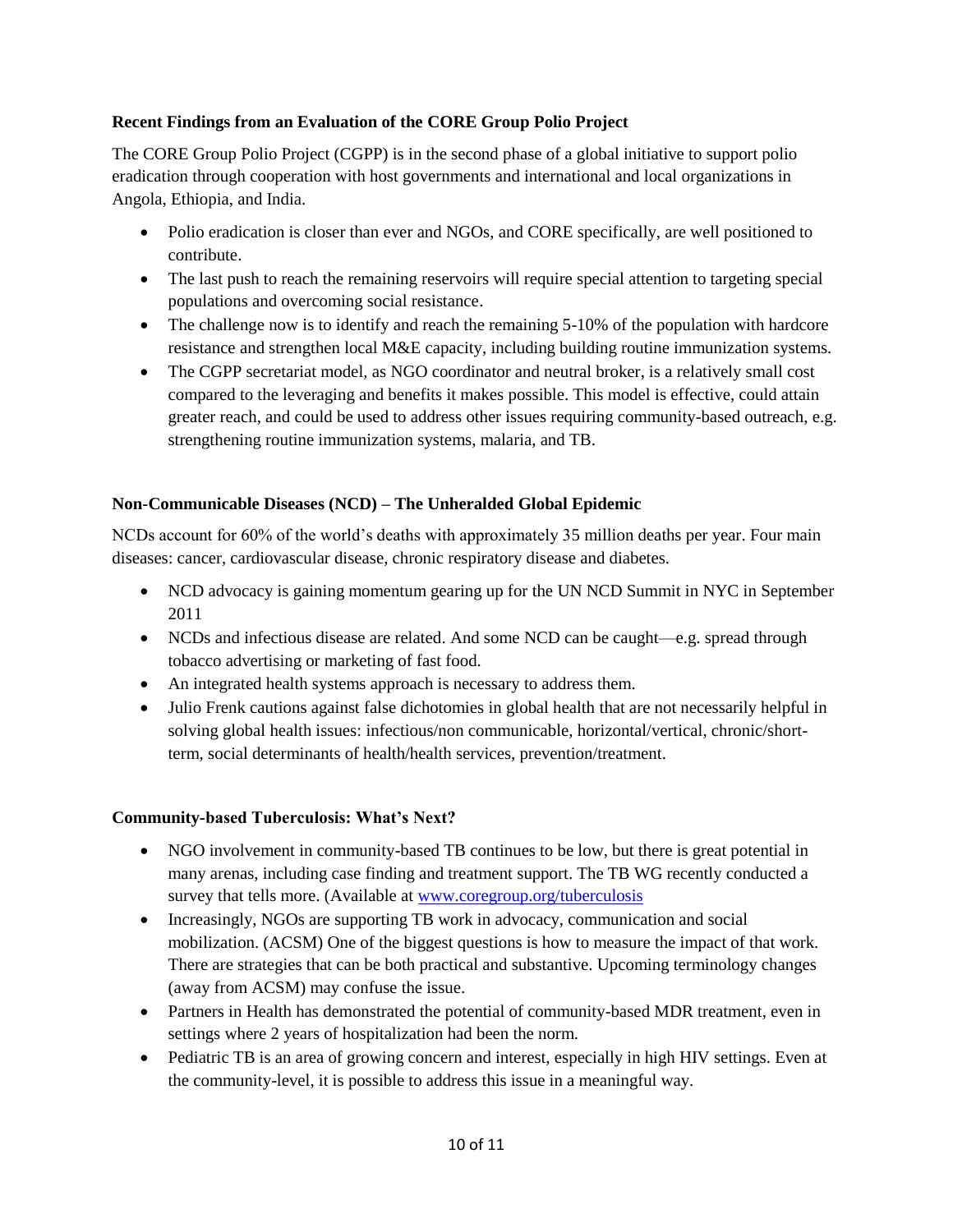## **Monitoring and Evaluation**

#### **Operations Research: Methods, challenges, emerging lessons and opportunities**

- IPVOs are demonstrating increased capacity to conduct operations research. It is important to make sure government and local stakeholders are in agreement with the hypothesis being tested.
- Methods used in OR in community-based programs are quasi-experimental but provide significant learning.
- When conducting OR, be flexible and go simple.

## **LQAS – Pitfalls, Controversy & Addressing Concerns**

The Lot Quality Assurance Sampling (LQAS) methodology is community used by community-oriented projects for monitoring and evaluation.

- LQAS is useful, but there are some controversies—Care is required when talking about how the results are used, so as not to misstate the meaning of the findings. There is a need to address how to balance the use of LQAS at the field level for programming, and communication with the larger public health community, including with academics.
- Next steps: more guidance and clarity on these issues, perhaps via webinar?

#### **mHealth at the Community Level: Recommendations for roll-out**

- Skip the urge to push the solution (the how) without input from multiple levels (the what).
- Challenge is not technology, but the interaction between the users and the technology.
- Training on the technology used is a continuous process.
- Why isn't it being rolled out by NGOs in a large way?
- When NGOs contract with a tech company, they should go in with another NGO and negotiate for a "twofer"...otherwise the tech companies just keep reprogramming the same thing again and again.
- It should not be looked to as a cost-saving approach, but rather as an increased efficiency approach.

## **Organizational Directions**

## **USAID: New Directions and Opportunities**

- USAID is undergoing a major reform called "USAID Forward" to correspond to major changes in the global development environment
- USAID is looking for bold new development ideas through their "Grand Challenges for Development" initiative that integrates social, technological and business innovations. USAID has also instituted a new Development Innovations Venture mechanism.
- The USAID Child Survival and Health Grants Program is a key contributor to innovation and learning. New "briefs" on current grantee innovations are available on [www.mchipngo.net](http://www.mchipngo.net/)